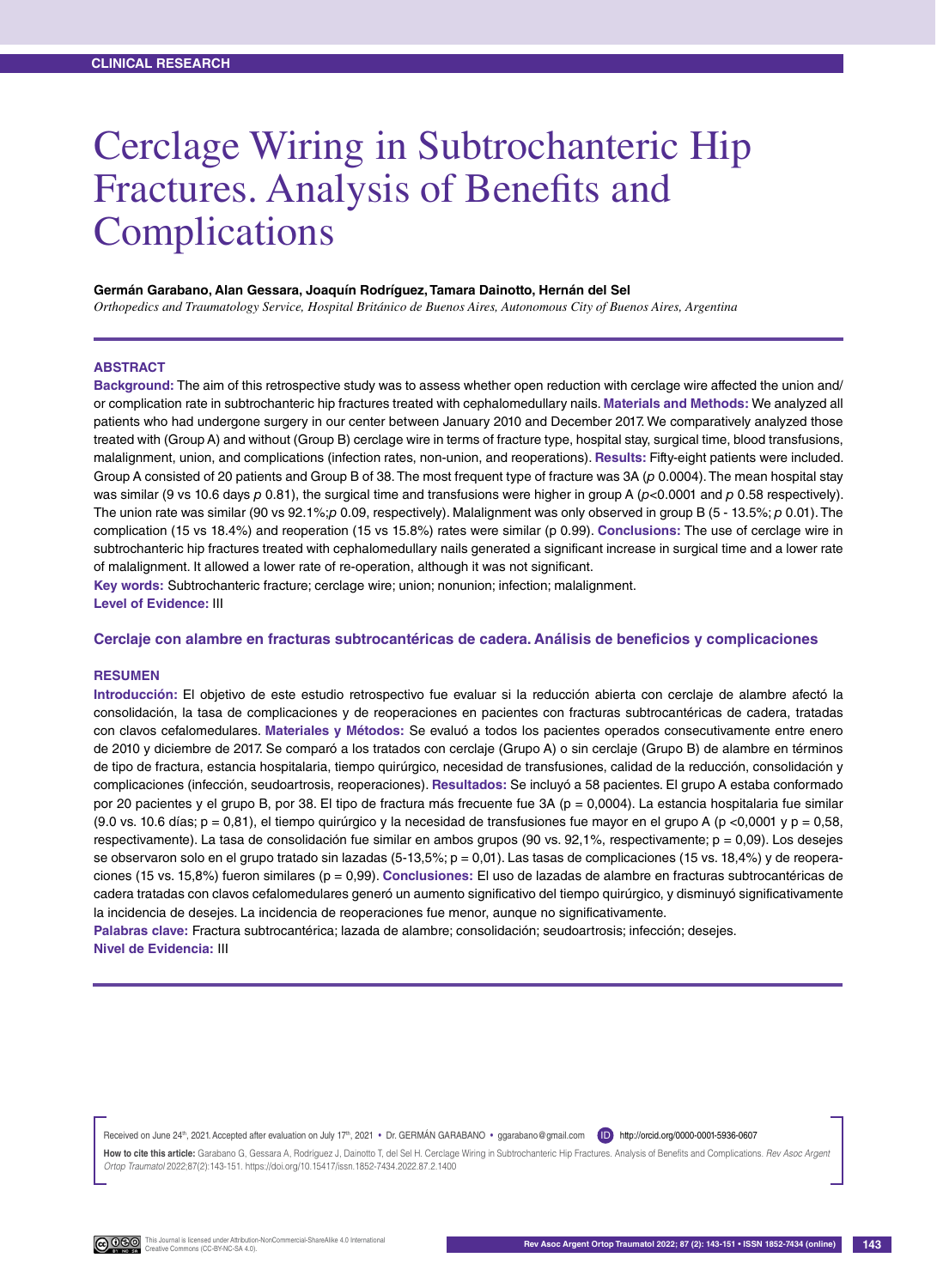# **INTRODUCTION**

Subtrochanteric fractures represent between  $4\%$  and  $19\%$  of fractures of the proximal femur.<sup>1,2</sup> The muscular insertions of this anatomical region cause these fractures to present with deformities in flexion, external rotation, and abduction.

The compression and tension forces of the proximal femur require an adequate osteosynthesis that provides relative stability in search of consolidation. The treatment of choice is locking cephalomedullary nailing, which achieves a reported healing rate of up to  $95\%$ <sup>2-4</sup>

The use of a traction table and, on some occasions, of elements such as levers, pins, reduction forceps, facilitates the adequate alignment of these fractures.<sup>4-8</sup> However, in certain fracture patterns, manipulation and closed reduction do not achieve correct alignment, and require the opening of the focus and the use of cerclage wire in 7-40% of cases, according to the literature. $2-6$ 

Due to the loss of the fracture hematoma and the theoretical damage to the periosteal vascularization, some authors try to avoid its use.<sup>9-11</sup> Perren<sup>9</sup> maintains that biological fixation is the ideal treatment for these fractures and that the periosteal vascularization should not be affected with open reductions or cerclage wire.

The objective of this retrospective study was to evaluate whether open reduction with cerclage wire affected union rates, complications, and reoperations in patients with subtrochanteric hip fractures treated with cephalomedullary nails.

## **MATERIALS AND METHODS**

Between January 2010 and December 2017, 75 consecutive subtrochanteric hip fractures were treated at our center. The identification of the patients was carried out through a search in the database of our service, where each operated patient is systematically registered and the information on their evolution is collected prospectively. This study was conducted after approval by the Institutional Review and Ethics Committee of our institution.

The inclusion criteria were: patients >18 years old, subtrochanteric fracture, treatment with cephalomedullary nail, use or not of cerclage wire, minimum follow-up of 12 months.

The exclusion criteria were: fractures caused by tumor processes, fractures related to the use of bisphosphonates, and those derived from another center with some type of previous treatment.

All patients underwent surgery in the same center, by the same surgical team, on a traction table under fluoroscopy. Initially, closed reduction of the fracture was always attempted. When it was not possible, the focus was opened with careful management of soft tissues and then the fracture was directly reduced and cerclage wire was placed (Figure 1). 1.5 mm diameter wires were always used.



**Figure 1. A.** Anteroposterior radiograph of the right proximal femur. A 3A subtrochanteric fracture is observed. Intraoperative radioscopy. **B.** Anteroposterior view showing acceptable alignment. **C.** With the same reduction of image A, but in the lateral view, where a significant misalignment is observed. **D.** Reduction with cerclage wire. **E and F.** Anteroposterior and lateral radiographs of the right proximal femur in the postoperative control, where consolidation can be observed.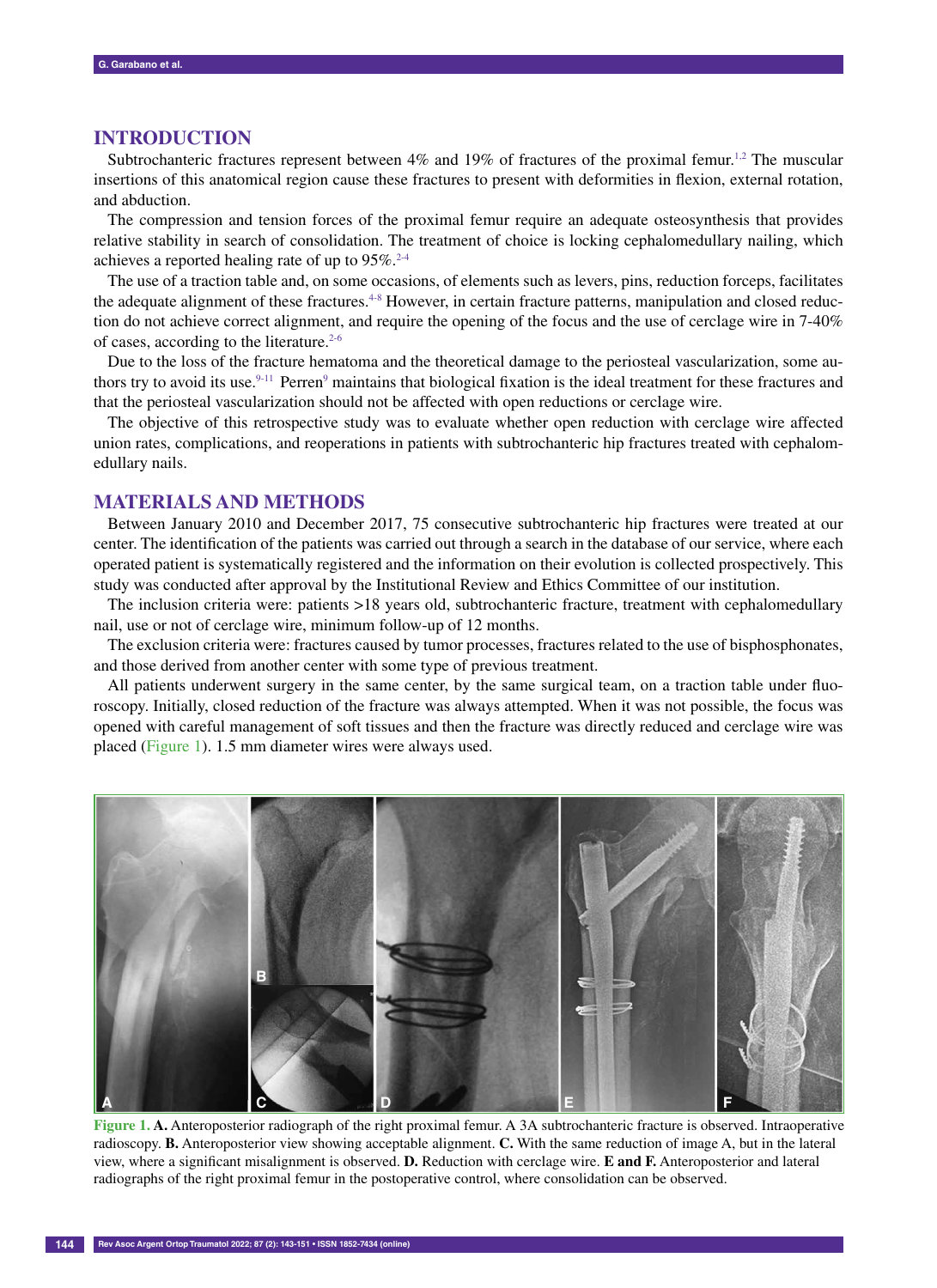Postoperative rehabilitation consisted of progressive weight bearing with a walker or Canadian crutches from the second day after the operation. Clinical-radiological controls were performed at 3 and 6 weeks, and at 3, 6, and 12 months depending on the evolution of each case.

The variables analyzed were sex, age, mechanism of injury (high or low energy), type of fracture according to the Seinsheimer classification, $12$  surgical time, quality of reduction, tip-apex distance, days of hospitalization, need for blood transfusions, rate and time of consolidation, any type of complication and reoperation.

On the immediate postoperative radiograph, the quality of the reduction and the tip-apex distance were assessed. The quality of the reduction was evaluated by determining the cervico-diaphyseal angle of the operated femur and the contralateral femur, evaluating the existence of angulations in both anteroposterior and lateral radiographs. Reduction was considered good when this measurement presented a comparative misalignment with the non-operated limb <10<sup>°</sup> in the anteroposterior and lateral projections; acceptable when the misalignment was observed in one of the two projections; and poor when it was observed in both projections. A rotational misalignment of ≥4° was considered poor reduction.

The tip-apex distance was measured using the method described by Baumgaertner, and a value of ≤25mm was considered correct.<sup>13</sup>

Through the analysis of the successive radiographic controls, the rate and time of consolidation, and the development of any type of complication were evaluated.

In the clinical-radiographic evaluation, the fracture was considered to be consolidated if there was no pain on weight-bearing and the bone callus was observed in three of the four cortices, in the two projections (anteroposterior and lateral of the femur).

Pseudarthrosis was defined as the absence of consolidation nine months after surgery, with no progress in healing in the last three months.

For the objective analysis of function, the Harris hip score recorded at the last office follow-up was used.<sup>14</sup>

The results were generally evaluated for each variable and then comparatively analyzed by dividing the patients into two groups: group A, with cerclage wire, and group B, without cerclage wire.

#### **Statistical analysis**

The categorical variables were summarized with frequency and percentages. To analyze the association between the categorical variables, the chi-square or Fisher test was used when the assumptions were not verified. Continuous variables were summarized as mean and standard deviation when there were no atypical values and as median and range or interquartile range when it was more appropriate according to their distribution; they were compared between groups with the Wilcoxon test. The analysis was performed with the R program and the conclusions were drawn with a significant p value <0.05.

# **RESULTS**

Seventeen of the 75 patients analyzed were excluded: nine because they had been treated at another Center at the time of referral, three for fractures associated with bisphosphonates, three for fractures secondary to tumor processes, and two for not complying with the minimum follow-up.

The series consisted of 58 patients with 58 subtrochanteric fractures, 35 (60.3%) were women. The mean age was  $68.34 \pm 22.06$  years. The mechanism of injury was low energy in 39 (67.2%) cases and high energy in 19 (32.8%).

According to the Seinsheimer classification, the most frequent fracture pattern was subtype 3A (36%), followed by subtype 2B (22%), type 5 (16%), type 4 (9%), subtype 3B (7%), subtype 2C (7%), 2A (3%).

In 38 (65.5%) patients, the fracture reduction was closed and, in 20 (34.5%), open; wiring was used in all cases: one loop in eight patients and two loops in 12 patients. The fracture subtype in which wiring was used the most was 3A  $(52.38\%, p = 0.004)$ .

The implants used were: 28 PFN® (Depuy Synthes, WA Ind, USA), 16 Galileo TNS® (AOS, TO CA, USA), nine Gamma II® (Stryker, WA Ind, USA), five ITST® (Zimmer, WA Ind, USA).

The comparative characteristics regarding sex, age, and type of fracture of each group are detailed in Table 1.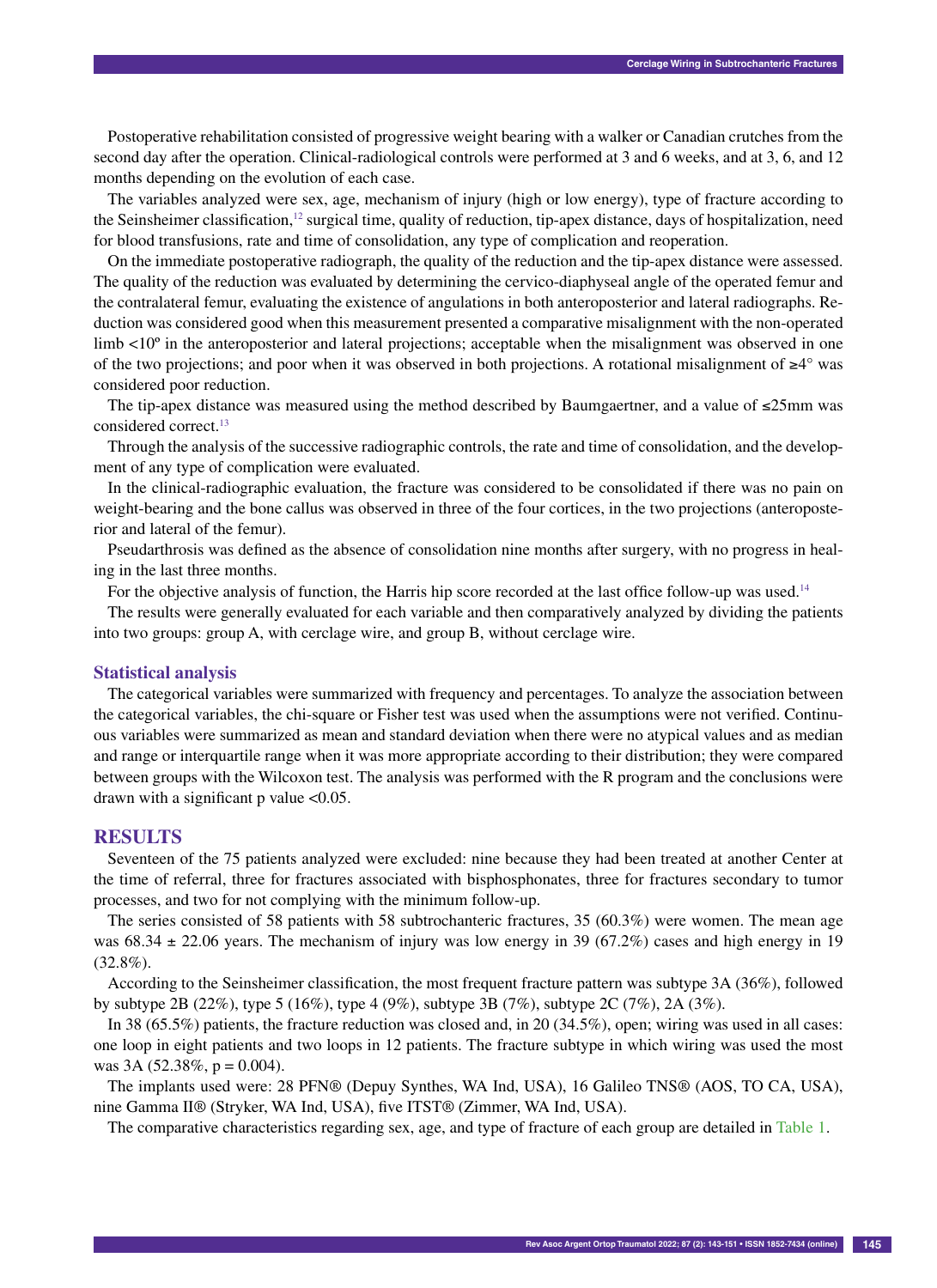|                           | <b>Group A</b><br>(with cerclage wire) $(n = 20)$ | <b>Group B</b><br>(no cerclage wire) $(n = 38)$ | $\mathbf{p}$ |
|---------------------------|---------------------------------------------------|-------------------------------------------------|--------------|
| Female sex $(\%)$         | 70                                                | 55.3                                            | 0.41         |
| Age                       | $75.3 \pm 17.3$                                   | $64.7 \pm 23.5$                                 | 0.07         |
| Type of fracture (n $%$ ) |                                                   |                                                 |              |
| 2A                        | $1 - 5$                                           | $1 - 2.6$                                       | 0.90         |
| 2B                        | $2 - 10$                                          | $11 - 28.9$                                     | 0.18         |
| 2C                        | $\mathbf{0}$                                      | $4 - 10.5$                                      | 0.28         |
| 3A                        | $11 - 55$                                         | $10 - 26.3$                                     | 0.004        |
| 3B                        | $3 - 15$                                          | $1 - 2.6$                                       | 0.11         |
| $\overline{4}$            | $1 - 5$                                           | $4 - 10.5$                                      | 0.65         |
| 5                         | $2 - 10$                                          | $7 - 18.4$                                      | 0.47         |

## **Table 1.** Preoperative characteristics of each group

The surgical time was  $69.19 \pm 8.34$  min, the transfusion rate was  $43.1\%$ , and the median hospital stay in the series was 9 days (range 6-50).

The group treated with cerclage wire required fewer hospital days, more surgical time (Figure 2), and more postoperative red blood cell transfusions than the group treated without cerclage wire (Table 2).



**Figure 2.** Distribution and significant difference regarding surgical time between groups.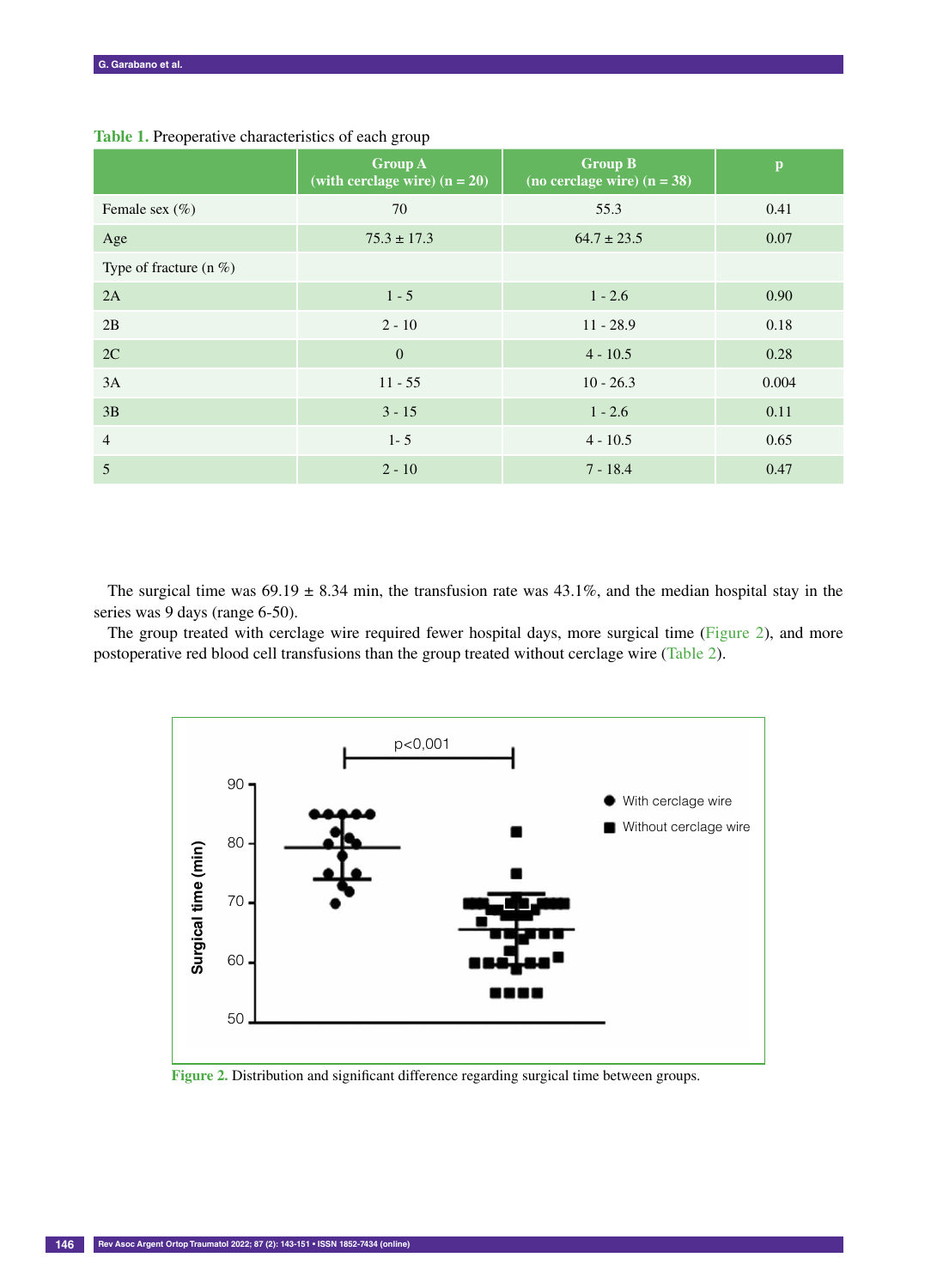|                                                  | <b>Group A</b><br>(with cerclage wire) $(n = 20)$ | <b>Group B</b><br>(no cerclage wire) $(n = 38)$ | p        |
|--------------------------------------------------|---------------------------------------------------|-------------------------------------------------|----------|
| Hospital stay (days) (median IQR)                | $9(3-18)$                                         | $10(3-22)$                                      | 0.81     |
| Surgical time (min) (mean SD)                    | $75.2 \pm 9.05$                                   | $66.03 \pm 5.94$                                | < 0.0001 |
| Transfusions (n $%$ )                            | $10 - 50$                                         | $15 - 39.8$                                     | 0.58     |
| Reduction (n $%$ )<br>Good<br>Acceptable<br>Fair | $20 - 100$<br>$\overline{0}$<br>$\theta$          | $33 - 86.8$<br>$3 - 7.8$<br>$2 - 5.3$           | 0.46     |
| TAD (mm) (mean SD)                               | $14.8 \pm 4$                                      | $15.8 \pm 3.6$                                  | 0.23     |
| Misalignment (n $%$ )                            | ---                                               | $5 - 13.5$                                      | 0.01     |
| Consolidation (n $%$ )                           | $18 - 90$                                         | $35 - 92.1$                                     | 0.9      |
| Consolidation time (weeks)                       | 15.1                                              | 15.2                                            | 0.21     |
| HHS (mean SD)                                    | $89.8 \pm 2.05$                                   | $87.9 \pm 3.75$                                 | 0.11     |

## **Table 2.** Comparative results between the groups with cerclage wire and without cerclage wire.

IQR = interquartile range, SD = standard deviation, HHS = Hip Harris Score, TAD = tip-apex distance.

# **Radiographic results**

The reduction was classified as good in 53 (91.4%) cases, acceptable in three (5.2%), and regular in two (3.4%) (Figure 3).



**Figure 3. A and B.** Preoperative anteroposterior and lateral radiographs of the left proximal femur showing a type 5 subtrochanteric fracture. **C and D.** Postoperative anteroposterior and lateral radiographs of the left proximal femur, in one of the fractures where cerclage wire was used. Good alignment and consolidation are observed in both projections.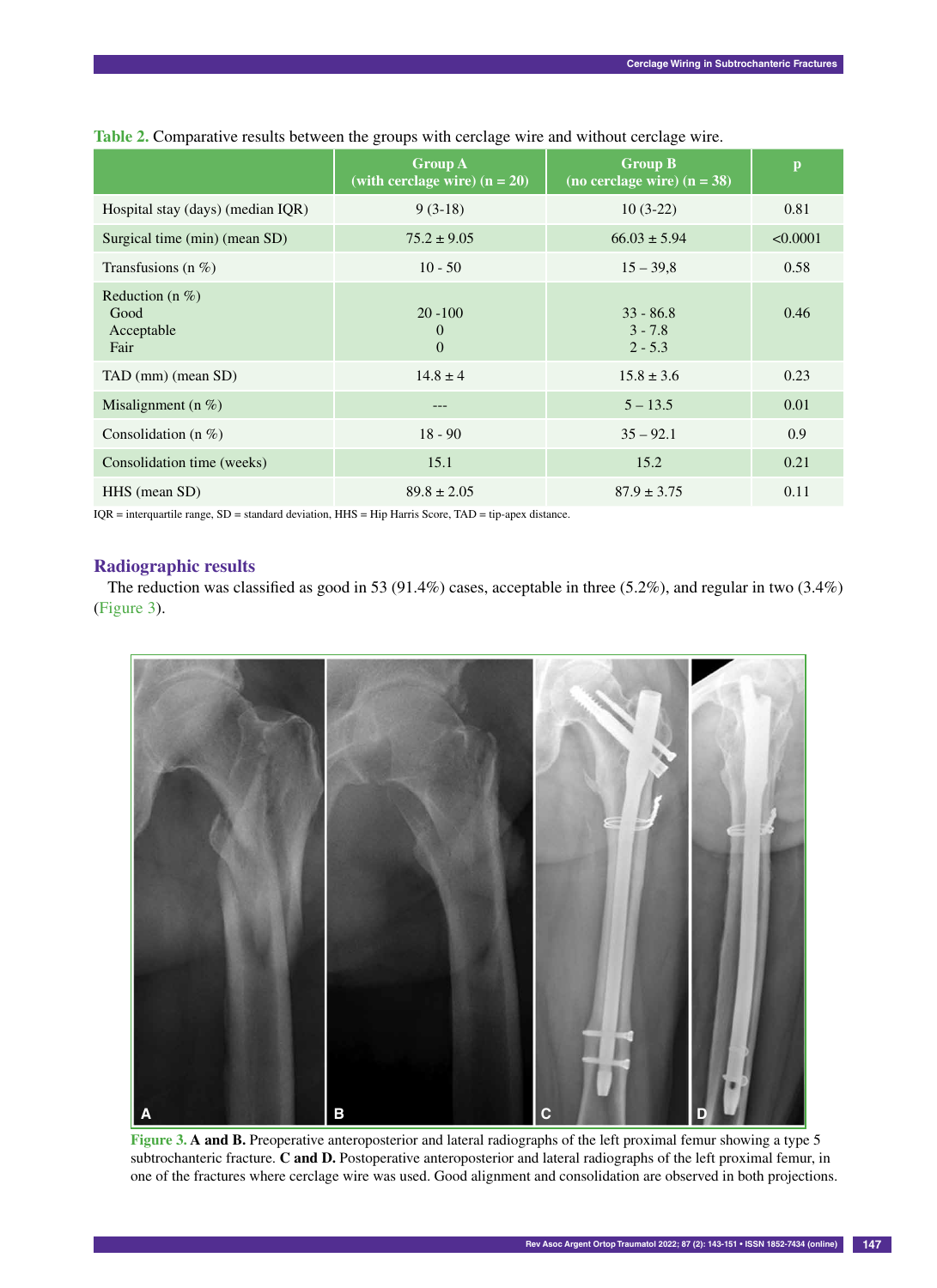Five  $(8.6%)$  patients, all from the group treated without wire, presented misalignment: one only in the anteroposterior view (12°); one in the anteroposterior and lateral views (12º and 10º, respectively); and two only in the lateral view (10°-15°). The remaining presented a rotational defect of 15°. The tip-apex distance of the series was  $15.41 \pm 3.74$  mm.

The consolidation rate was  $91.4\%$  (n = 53), at an average of 15.9 weeks (range 8-32) (Table 2). The Harris hip score at the end of follow-up was  $88.60 \pm 3.47$  (range 80-94). The median follow-up was 30 months (interquartile range 15-40).

The comparative results between the groups with and without cerclage wire are detailed in Table 2.

### **Complications**

There were nine (15.5%) complications that required reoperations. Five patients evolved to pseudarthrosis (8.6%). Three of them were infected and were treated by prosthetic revision in two stages, with a favorable evolution. Two (3.4%) presented an aseptic pseudarthrosis, one with nail fracture, which was treated with a nail replacement, and the other with a nail replacement plus bone graft. The fracture consolidated at 22 and 26 weeks, respectively.

One patient suffered an acute infection that required surgical cleaning 20 days after the operation and subsequent antibiotic treatment. Another patient presented an internal rotation defect of 15º in the operated limb, and underwent reoperation at 48 h. Extrusion of the cephalic screw was detected in five patients, two of whom had discomfort on the lateral side of the thigh, and the screws were removed once the fractures had consolidated.

The comparative analysis of the groups showed significant differences in the presence of postoperative misalignment, while there were no significant differences regarding complications and reoperation rates (Table 3).

|                                 | <b>Group A</b><br>(with cerclage wire) $(n = 20)$ | <b>Group B</b><br>(no cerclage wire) $(n = 38)$ | p    |
|---------------------------------|---------------------------------------------------|-------------------------------------------------|------|
| Complications $(n\%)$           | $3 - 15$                                          | $6 - 18.4$                                      | 0.99 |
| Aseptic pseudarthrosis (n $%$ ) | $1 - 5$                                           | $1 - 2.6$                                       | 0.99 |
| Infected pseudarthrosis $(n\%)$ | $1 - 5$                                           | $2 - 5.7$                                       | 0.99 |
| Infection $(n\%)$               | $1 - 5$                                           | $\overline{\phantom{0}}$                        | 0.34 |
| Rotation defect                 | $\overline{\phantom{a}}$                          | $1 - 2.6$                                       | 0.78 |
| Cephalic screw removal (n $%$ ) | $\overline{\phantom{0}}$                          | $2 - 5.3$                                       | 0.54 |
| Reoperations (n $%$ )           | $3 - 15$                                          | $6 - 15.8$                                      | 0.99 |

**Table 3.** Comparative detail of complications in both groups.

### **DISCUSSION**

Among the main findings of this study, it is highlighted that the use of cerclage wire allowed to improve the quality of the reduction and caused a significantly lower incidence of misalignment, although it was associated with a significant increase in surgical time.

In this series, 60% of the patients who presented misalignment had to be re-operated, which highlights the importance of the reduction. We attribute this significant difference in misalignment to two points in particular. Because the loops allow a correct reduction to be achieved and maintained, they facilitate the placement of the implant at the appropriate entry point, favoring its correct positioning.<sup>15,16</sup>

Finsen<sup>17</sup> noted that, in addition to facilitating fracture reduction, cerclage wire increases the overall stability and strength of the construct, minimizing the possibility of implant fatigue. Muller et al.<sup>18</sup> reported similar results in their biomechanical study where they described that the use of wire loops significantly decreased the osteosynthesis failure rate.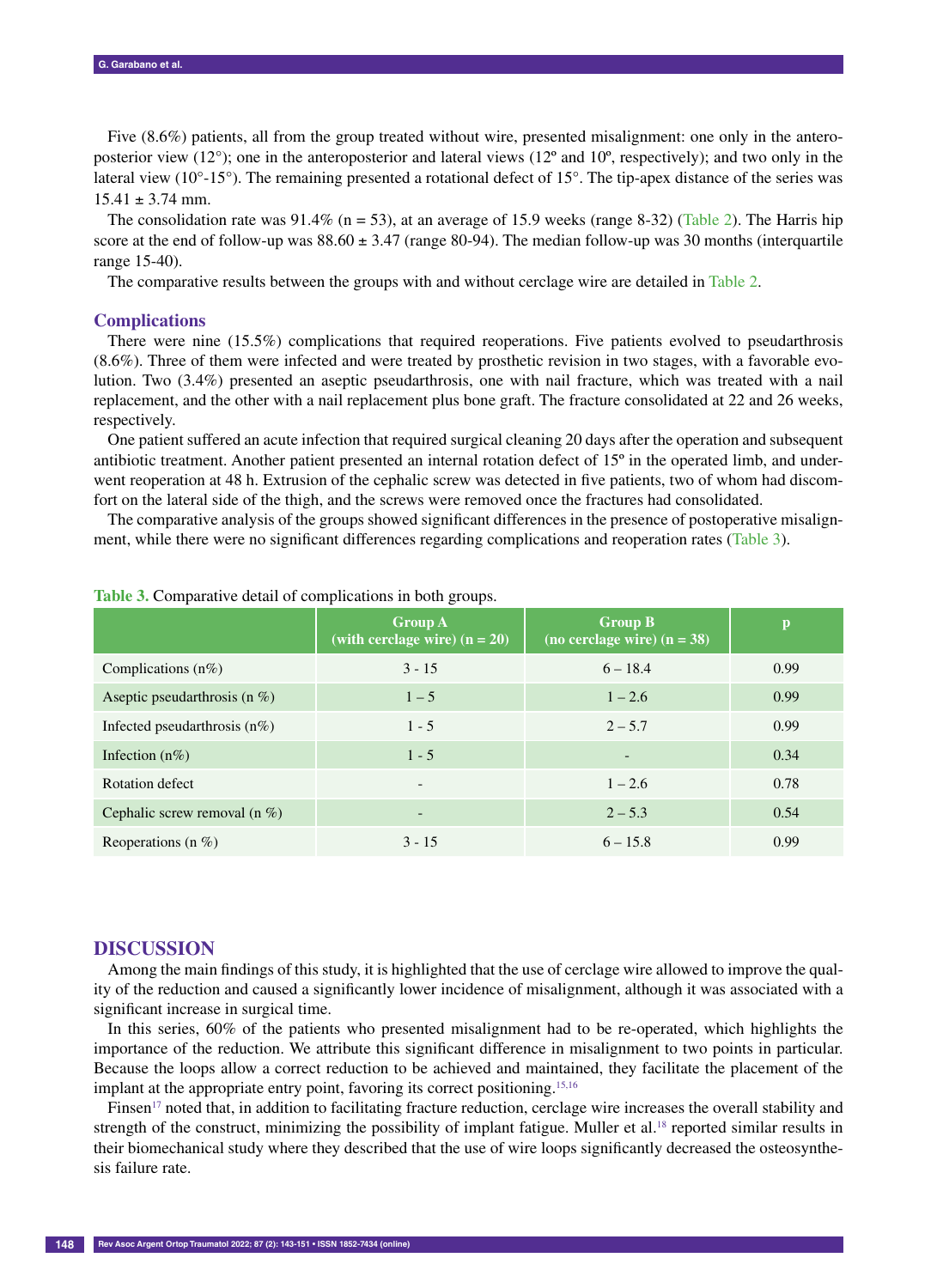We understand that adequate reduction is a fundamental factor for the good evolution of this type of fracture. Starr et al.<sup>19</sup> reported reductions with varus displacement in up to  $18\%$  of their series (2-3.4% of cases in our series). Shukla et al.20 pointed out that this type of misalignment increases the chances of pseudarthrosis, implant fatigue, and hospitalization.

In this series, wire loops were used whenever the focus was opened. In this regard, Kennedy et al.<sup>21</sup> published that the opening of the fracture site without the use of wire loops causes up to 15% of reoperations due to misalignment. According to our understanding and coinciding with Afsari et al.,<sup>4</sup> this is generated because, by reducing the fracture with the opening of the focus on the traction table and placing the implant, on certain occasions, after releasing the traction, it is possible that the reduction is lost, at least partially.

The fracture subtype in which we used the most loops was 3A of the Seinsheimer classification. Usually, after reduction on the traction table, this fracture pattern may appear aligned when checking in the anteroposterior projection but, when evaluating the lateral projection, there may be an important misalignment (Figure 1). This displacement is not always possible to reduce with external manipulation, levers, or even with the nail itself, and requires the opening of the focus and reduction with wire loops.

In agreement with Robinet et al.,<sup>5</sup> and Malik et al.,<sup>22</sup> the use of loops in this series generated an increase in surgical time and postoperative transfusions, although the latter were not significant.

Consolidation rates were comparable to those of Trikha et al.<sup>15</sup> (92%) and lower than those of Kennedy et al.<sup>21</sup> (94.2%). Meanwhile, the need for a new procedure was higher than the 3.84% described by Robinet et al.<sup>5</sup> and lower than the 23% and 21% reported by Krappinger et al.,<sup>23</sup> and Barbosa de Toledo and Pires,<sup>2</sup> respectively.

Those who defend the biological fixation of the fracture and avoid the use of wire loops are based on its theoretical negative effect on the vascularization of the fracture that predisposes to consolidation problems.<sup>24</sup> Different histopathological studies of the femoral periosteum that describe the concept that its arteries supply nutrients longitudinally to large segments have been rejected. In this regard, Pazzaglia et al.<sup>25</sup> reported that, in reality, this vascularization is distributed circumferentially in the periosteum with multiple musculoperiosteal vessels that nourish it, and an average of 26 vessels per mm2 stand out, so the adverse effect of one or two loops does not significantly affect the vascularization of the fracture.

In recent years, the percutaneous placement of wire loops has gained popularity and has achieved excellent outcomes, although this requires specific instruments, which are not always available.<sup>4,5,8</sup> In this study, the wire loops were placed in the traditional way, with careful and meticulous handling of soft tissues, without causing a significant increase in complications, with outcomes similar to those reported with percutaneous placement.<sup>5,8</sup>

The limitations of this study are those of a retrospective study with a low number of patients, which limited the depth of the statistical analysis. On the other hand, the low number of reported complications may have generated a lack of statistical significance in some of the variables analyzed, causing a type 2 error. Although there was an unequal number of patients in each group, the similar distribution of their preoperative characteristics allowed for an adequate comparative analysis. The strengths are the appropriate follow-up and the fact that treatments were carried out in the same center, by the same surgical team, with identical surgical technique and pre- and postoperative evaluations.

## **CONCLUSIONS**

––––––––––––––––––

The use of cerclage wire in the treatment of subtrochanteric fractures with cephalomedullary nails allowed to obtain a better quality reduction and a significantly lower incidence of displacement, with a longer surgical time. Its use was more frequent in subtype 3A fractures. Its use did not significantly affect the rates of consolidation, complications, or reoperations, at least in this series. Properly designed studies with a higher level of evidence and a higher number of patients are needed to determine the external validity of our results.

Conflict of interests: The authors declare no conflicts of interest.

A. Gessara: ORCID ID: https://orcid.org/0000-0003-2211-6162

J. Rodríguez: ORCID ID: https://orcid.org/0000-0002-1089-3071

T. Dainotto: ORCID ID: https://orcid.org/0000-0002-6645-9928 H. del Sel: ORCID ID: https://orcid.org/0000-0002-3655-1408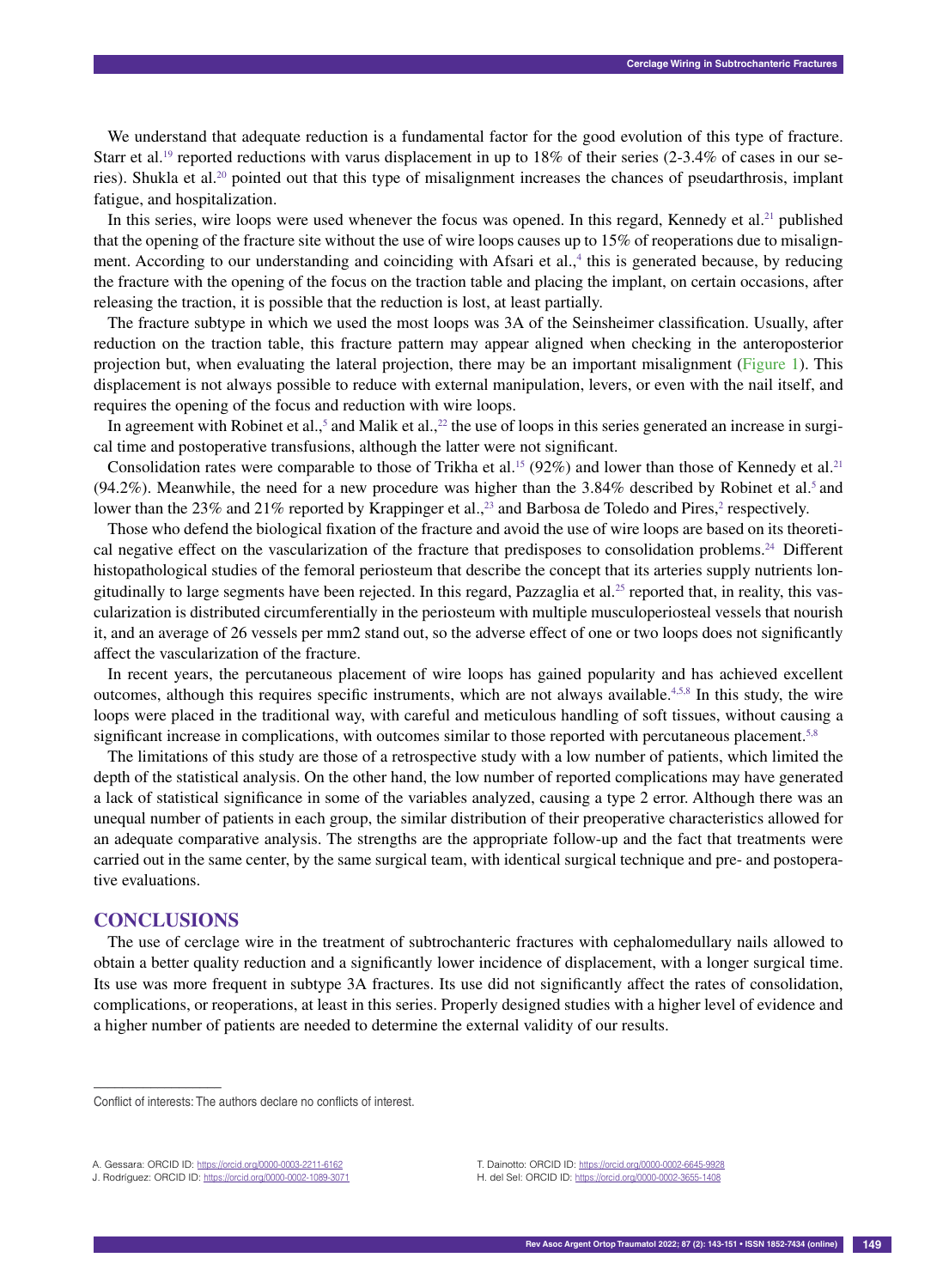# **REFERENCES**

- 1. Holt G, Smith R, Duncan K, Hutchinson JD, Gregori A. Gender difference in epidemiology and outcomes after hip fracture: evidence from the Scottish hip fracture adult. *J Bone Joint Surg Br* 2008;90(4):480-3. https://doi.org/10.1302/0301-620X.90B4.20264
- 2. Barbosa de Toledo PR, Pires RES. Subtrochanteric fractures of the femur: update. *Rev Bras Ortop* 2016;51(3):246- 53. https://doi.org/10.1016/j.rboe.2016.03.001
- 3. Karayiannis P, James A. The impact of cerclage cabling on unstable intertrochanteric and subtrochanteric femoral fracture: a retrospective review of 465 patients. *Eur J Trauma Emerg Surg* 2020;46(5):969-75. https://doi.org/10.1007/s00068-018-01071-4
- 4. Afsari A, Liporace F, Lindvall E, Infante A, Sagi HC, Haidukewych GJ. Clamp-assisted reduction of high subtrochanteric fractures of the femur. *J Bone Joint Surg Am* 2009;91(8):1913-8. https://doi.org/10.2106/JBJS.H.01563
- 5. Robinet JM, Torres M, Moreno MB, Alonso JA, García SG. Minimally invasive clamp-assisted reduction and cephalomedullary nailing without cerclage cables for subtrochanteric femur fractures in the elderly: surgical technique and results. *Injury* 2015;46(6):1036-41. https://doi.org/10.1016/j.injury.2015.01.0119
- 6. Pesciallo C, Mana DP, Barrios JM, del Sel H. Fracturas subtrocantereas de fémur. Tratamiento con clavo de fémur proximal por técnica mínimamente invasiva. *Rev Asoc Argent Ortop Traumatol* 2009;74(1):13-9. Available at: https://www.aaot.org.ar/revista/2009/n1/art03.pdf
- 7. Rhie JT, Widmaier JC. Technique of obtaining and maintaining reduction during nailing of femur fractures. *Orthopedics* 2009;32(8):581-8. https://doi.org/10.3928/01477447-20090624-17
- 8. Appivatthakakul T, Phaliphot J, Leuvitoonvechkit S. Percutaneous cerclage wiring, does it disrupt femoral blood supply? A cadaveric injection study. *Injury* 2013;44(2):168-74. https://doi.org/10.1016/j.injury.2012.10.016
- 9. Perren SM. Evolution of internal fixation: choosing a new balance between stability and biology. *J Bone Joint Surg Br* 2002;84(8):1093-110. https://doi.org/10.1302/0301-620x.84b8.13752
- 10. Vaidya SV, Dholakia DB, Chatterjee A. The use of dynamic condylar screw and biological reduction techniques for subtrochanteric femur fracture. *Injury* 2003;34(2):123-8. https://doi.org/10.1016/s0020-1383(02)00319-4
- 11. Celebi L, Can M, Muratli HH, Yagmurlu MF, Yuksel HY, Sicimoglu AN. Indirect reduction and biological internal fixation of comminuted subtrochanteric fractures of the femur. *Injury* 2006;37(8):740-50. https://doi.org/10.1016/j.injury.2005.12.022
- 12. Seinsheimer F. Subtrochanteric fractures of the femur. *J Bone Joint Surg Am* 1978;60:300-6. PMID: 649632
- 13. Baumgaertner MR, Curtin SL, Lindskog DM, Keggi JM. The value of the tip-apex distance in predicting failure of fixation of peritrochanteric fractures of the hip. *J Bone Joint Surg Am* 1995;77:1058-64. https://doi.org/10.2106/00004623-199507000-00012
- 14. Harris WH. Traumatic arthritis of the hip after dislocation and acetabular fractures: treatment by mold arthroplasty. An end-result study using a new method of result evaluation. *J Bone Joint Surg Am* 1969;51(4):737-55. PMID: 5783851
- 15. Trikha V, Saudhik D, Prabhat A, Arkesh M, Sunil KD. Role of percutaneous cerclage wire in the management of subtrochanteric fractures treated with intramedullary nails. *Chin J Traumat* 2018;21(1):42-9. https://doi.org/10.1016/j.cjtee.2018.01.001
- 16. Tomas J, Teixidor J, Batalla L, Pacha D, Cortina J. Subtrochanteric fractures: treatment with cerclage wire and long intramedullary nail. *J Orthop Trauma* 2013;27:e157-160. https://doi.org/10.1097/BOT.0b013e31826fc03f
- 17. Finsen V. The effect of cerclage wires on the strength of diaphyseal bone. *Injury* 1995;26(3):159-61. https://doi.org/10.1016/0020-1383(95)93493-2
- 18. Muller T, Topp T, Kuhne CA, Gebhart G, Ruchholtz S, Zetti ARE. The benefit of wire cerclage stabilization of the medial hinge in intramedullary nailing for the treatment of subtrochanteric femoral fractures: a biomechanical study. *Int Orthop* 2011;35(8):1237-43. https://doi.org/10.1007/s00264-010-1204-4
- 19. Starr AJ, Hay MT, Reinert CM, Borer DS, Christensen KC. Cephalomedullary nails in the treatment of high-energy proximal femur fractures in young patients: a prospective, randomized comparison of trochanteric versus piriformis fossa entry portal. *J Orthop Trauma* 2006;20(4):240-6. https://doi.org/10.1097/00005131-20060400-00002
- 20. Shukla S, Johnston P, Ahmad MA, Wynn-Jones H, Patel AD, Walton NP. Outcome of traumatic subtrochanteric femoral fractures fixed using cephalomedullary nails. *Injury* 2007;38(11):1286-93. https://doi.org/10.1016/j.injury.2007.05.013